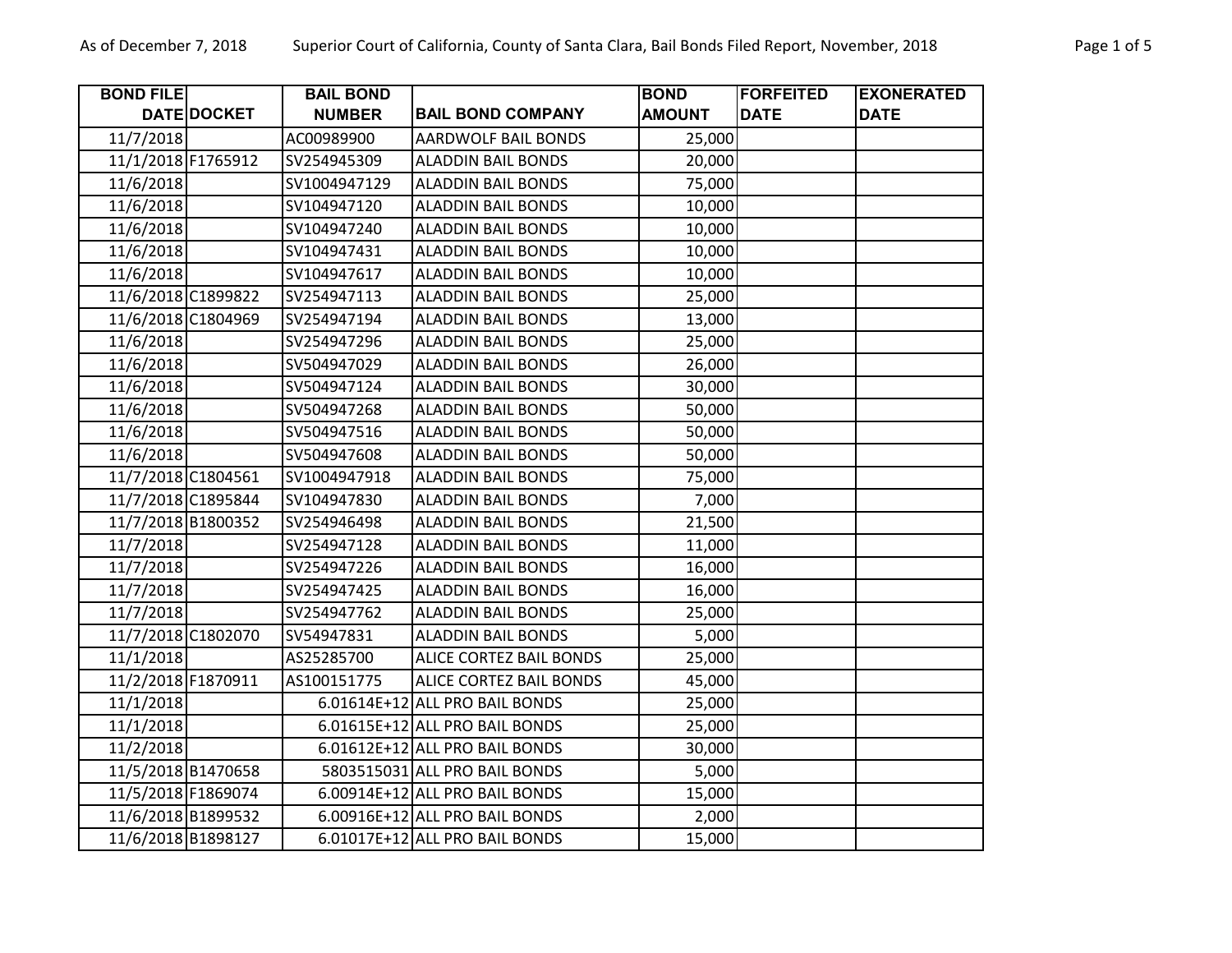| <b>BOND FILE</b>   |                    | <b>BAIL BOND</b> |                                | <b>BOND</b>   | <b>FORFEITED</b> | <b>EXONERATED</b> |
|--------------------|--------------------|------------------|--------------------------------|---------------|------------------|-------------------|
|                    | DATE DOCKET        | <b>NUMBER</b>    | <b>BAIL BOND COMPANY</b>       | <b>AMOUNT</b> | <b>DATE</b>      | <b>DATE</b>       |
|                    | 11/6/2018 B1474077 |                  | 6.01019E+12 ALL PRO BAIL BONDS | 10,000        |                  |                   |
| 11/6/2018          |                    |                  | 6.01612E+12 ALL PRO BAIL BONDS | 25,000        |                  |                   |
| 11/6/2018          |                    |                  | 6.01613E+12 ALL PRO BAIL BONDS | 25,000        |                  |                   |
| 11/6/2018 C1804795 |                    |                  | 6.01613E+12 ALL PRO BAIL BONDS | 1,000         |                  |                   |
| 11/6/2018          |                    |                  | 6.01616E+12 ALL PRO BAIL BONDS | 20,000        |                  |                   |
| 11/6/2018          |                    |                  | 6.01616E+12 ALL PRO BAIL BONDS | 16,000        |                  |                   |
| 11/6/2018          |                    |                  | 6.01617E+12 ALL PRO BAIL BONDS | 71,000        |                  |                   |
| 11/6/2018          |                    |                  | 6.01618E+12 ALL PRO BAIL BONDS | 25,000        |                  |                   |
| 11/6/2018          |                    |                  | 6.01618E+12 ALL PRO BAIL BONDS | 25,000        |                  |                   |
| 11/7/2018          |                    |                  | 6.01613E+12 ALL PRO BAIL BONDS | 20,000        |                  |                   |
| 11/7/2018          |                    |                  | 6.01616E+12 ALL PRO BAIL BONDS | 14,000        |                  |                   |
| 11/7/2018          |                    |                  | 6.01617E+12 ALL PRO BAIL BONDS | 25,000        |                  |                   |
| 11/7/2018          |                    |                  | 6.01618E+12 ALL PRO BAIL BONDS | 10,000        |                  |                   |
| 11/7/2018          |                    |                  | 6.01619E+12 ALL PRO BAIL BONDS | 22,000        |                  |                   |
| 11/2/2018          |                    | IS30K224846      | <b>AMIGO BAIL BONDS</b>        | 25,000        |                  |                   |
| 11/1/2018 C1898105 |                    | T10050720494     | <b>BAD BOYS BAIL BONDS</b>     | 52,000        |                  |                   |
| 11/1/2018 C1899855 |                    | T1M50713564      | <b>BAD BOYS BAIL BONDS</b>     | 125,000       |                  |                   |
| 11/1/2018 C1898788 |                    | T550701816       | <b>BAD BOYS BAIL BONDS</b>     | 1,000         |                  |                   |
| 11/2/2018          |                    | T1050707925      | <b>BAD BOYS BAIL BONDS</b>     | 10,000        |                  |                   |
| 11/2/2018          |                    | T5050719338      | <b>BAD BOYS BAIL BONDS</b>     | 40,000        |                  |                   |
| 11/6/2018 C1762643 |                    | T1050708346      | <b>BAD BOYS BAIL BONDS</b>     | 6,000         |                  |                   |
| 11/6/2018 C1890114 |                    | T1050709407      | <b>BAD BOYS BAIL BONDS</b>     | 10,000        |                  |                   |
| 11/6/2018 C1899627 |                    | T25050720940     | <b>BAD BOYS BAIL BONDS</b>     | 105,000       |                  |                   |
| 11/6/2018 B1897919 |                    | T25506677615     | <b>BAD BOYS BAIL BONDS</b>     | 25,000        |                  |                   |
| 11/6/2018          |                    | T2550716759      | <b>BAD BOYS BAIL BONDS</b>     | 25,000        |                  |                   |
| 11/6/2018          |                    | T2550716761      | <b>BAD BOYS BAIL BONDS</b>     | 25,000        |                  |                   |
| 11/6/2018 C1804817 |                    | T2550716762      | <b>BAD BOYS BAIL BONDS</b>     | 25,000        |                  |                   |
| 11/6/2018 C1893724 |                    | T2550716850      | <b>BAD BOYS BAIL BONDS</b>     | 20,000        |                  |                   |
| 11/6/2018          |                    | T2550717310      | <b>BAD BOYS BAIL BONDS</b>     | 25,000        |                  |                   |
| 11/6/2018 C1804484 |                    | T50050721242     | <b>BAD BOYS BAIL BONDS</b>     | 200,000       |                  |                   |
|                    | 11/6/2018 C1899600 | T5050718446      | <b>BAD BOYS BAIL BONDS</b>     | 15,000        |                  |                   |
| 11/6/2018          |                    | T550686145       | <b>BAD BOYS BAIL BONDS</b>     | 5,000         |                  |                   |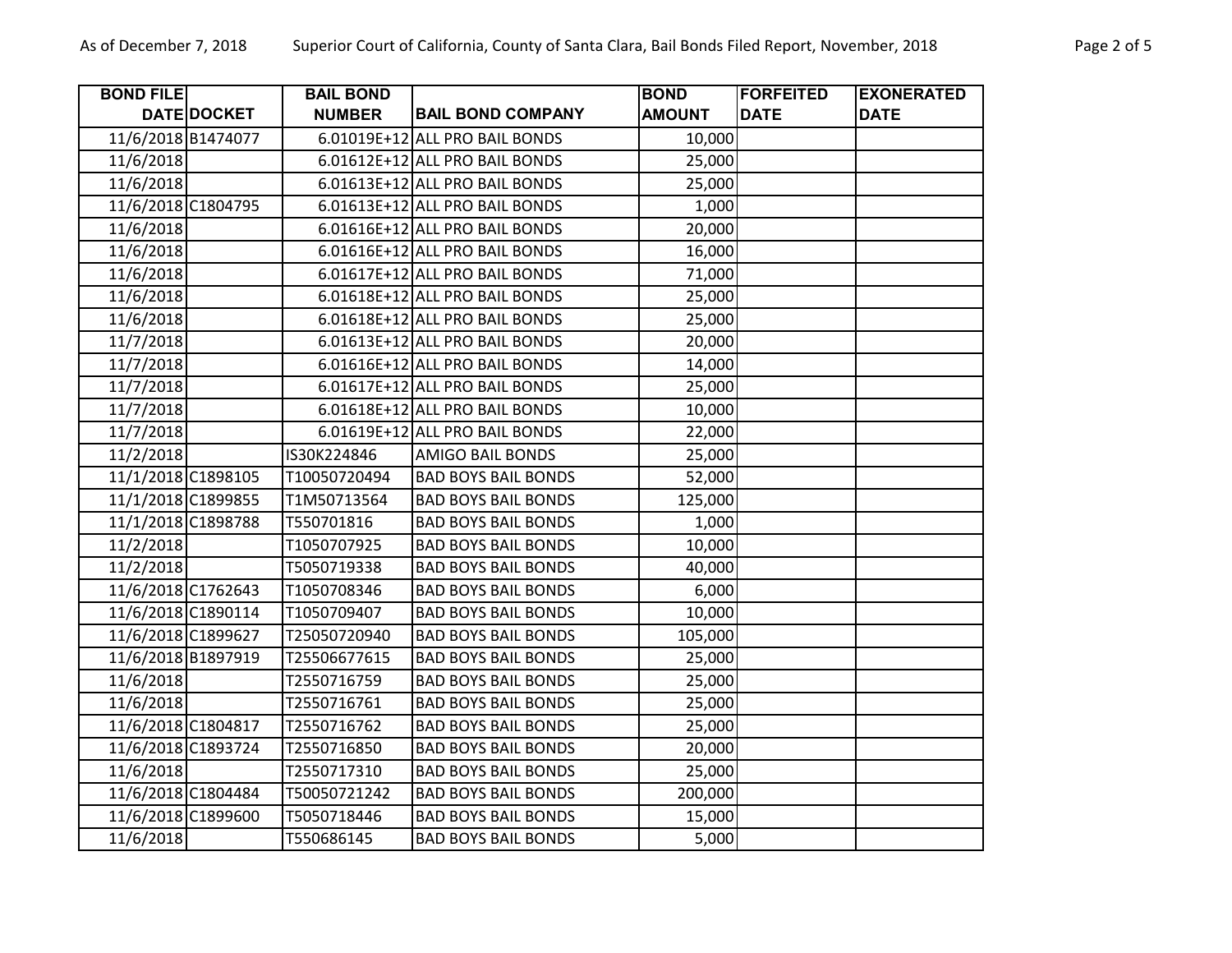| <b>BOND FILE</b>   |             | <b>BAIL BOND</b> |                                    | <b>BOND</b>   | <b>FORFEITED</b> | <b>EXONERATED</b> |
|--------------------|-------------|------------------|------------------------------------|---------------|------------------|-------------------|
|                    | DATE DOCKET | <b>NUMBER</b>    | <b>BAIL BOND COMPANY</b>           | <b>AMOUNT</b> | <b>DATE</b>      | <b>DATE</b>       |
| 11/6/2018 C1765535 |             | T550686148       | <b>BAD BOYS BAIL BONDS</b>         | 5,000         |                  |                   |
| 11/6/2018 C1898507 |             | T550701818       | <b>BAD BOYS BAIL BONDS</b>         | 5,000         |                  |                   |
| 11/7/2018          |             | T1050707823      | <b>BAD BOYS BAIL BONDS</b>         | 10,000        |                  |                   |
| 11/7/2018 B1800006 |             | T1050707870      | <b>BAD BOYS BAIL BONDS</b>         | 10,000        |                  |                   |
| 11/7/2018 B1899440 |             | T1050708345      | <b>BAD BOYS BAIL BONDS</b>         | 10,000        |                  |                   |
| 11/7/2018          |             | T5050719340      | <b>BAD BOYS BAIL BONDS</b>         | 25,000        |                  |                   |
| 11/1/2018 C1653870 |             |                  | 5105805661 BAIL HOTLINE BAIL BONDS | 100,000       |                  |                   |
| 11/1/2018 C1764372 |             |                  | 5114019950 BAIL HOTLINE BAIL BONDS | 6,000         |                  |                   |
| 11/1/2018 C1896335 |             |                  | 5150140728 BAIL HOTLINE BAIL BONDS | 112,000       |                  |                   |
| 11/1/2018          |             |                  | 5273322201 BAIL HOTLINE BAIL BONDS | 25,000        |                  |                   |
| 11/1/2018 C1899819 |             |                  | 5552057266 BAIL HOTLINE BAIL BONDS | 42,000        |                  |                   |
| 11/2/2018 C1897600 |             |                  | 5105807793 BAIL HOTLINE BAIL BONDS | 76,000        |                  |                   |
| 11/2/2018 F1870913 |             |                  | 5273331553 BAIL HOTLINE BAIL BONDS | 20,000        |                  |                   |
| 11/2/2018 C1897731 |             |                  | 5552086439 BAIL HOTLINE BAIL BONDS | 10,000        | 11/2/2018        |                   |
| 11/2/2018 C1896317 |             |                  | 5552088305 BAIL HOTLINE BAIL BONDS | 40,000        |                  |                   |
| 11/2/2018 C1803686 |             |                  | 5803557033 BAIL HOTLINE BAIL BONDS | 5,000         |                  |                   |
| 11/6/2018 C1896324 |             |                  | 5105805575 BAIL HOTLINE BAIL BONDS | 76,000        |                  |                   |
| 11/6/2018 C1895180 |             |                  | 5105805658 BAIL HOTLINE BAIL BONDS | 50,000        |                  |                   |
| 11/6/2018 C1890459 |             |                  | 5114025412 BAIL HOTLINE BAIL BONDS | 3,000         |                  |                   |
| 11/6/2018 C1803800 |             |                  | 5114039446 BAIL HOTLINE BAIL BONDS | 6,000         |                  |                   |
| 11/6/2018 C1888297 |             |                  | 5150140041 BAIL HOTLINE BAIL BONDS | 150,000       |                  |                   |
| 11/6/2018 B1582304 |             |                  | 5273322160 BAIL HOTLINE BAIL BONDS | 15,000        |                  |                   |
| 11/6/2018          |             |                  | 5273331579 BAIL HOTLINE BAIL BONDS | 12,000        |                  |                   |
| 11/6/2018 C1779115 |             |                  | 5273331595 BAIL HOTLINE BAIL BONDS | 25,000        |                  |                   |
| 11/6/2018 C1802615 |             |                  | 5273331607 BAIL HOTLINE BAIL BONDS | 25,000        |                  |                   |
| 11/6/2018          |             |                  | 5273331610 BAIL HOTLINE BAIL BONDS | 15,000        |                  |                   |
| 11/6/2018 C1400330 |             |                  | 5273331636 BAIL HOTLINE BAIL BONDS | 25,000        |                  |                   |
| 11/6/2018 B1793154 |             |                  | 5273337964 BAIL HOTLINE BAIL BONDS | 15,000        |                  |                   |
| 11/6/2018 C1634108 |             |                  | 5552073051 BAIL HOTLINE BAIL BONDS | 36,000        |                  |                   |
| 11/6/2018 C1800298 |             |                  | 5552075787 BAIL HOTLINE BAIL BONDS | 35,000        |                  |                   |
| 11/6/2018 C1893732 |             |                  | 5552075790 BAIL HOTLINE BAIL BONDS | 35,000        |                  |                   |
| 11/7/2018 B1898137 |             |                  | 5105805687 BAIL HOTLINE BAIL BONDS | 42,000        |                  |                   |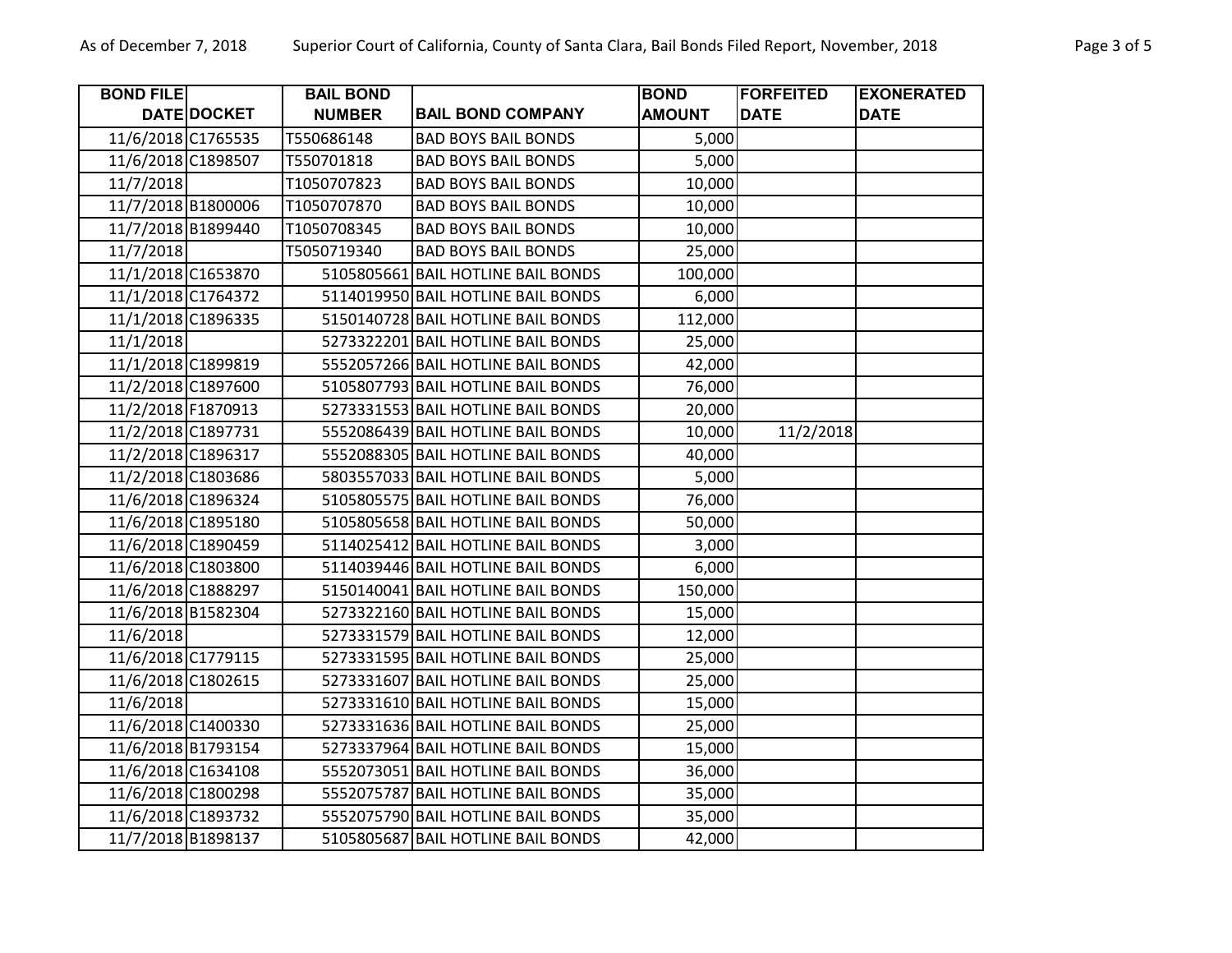| <b>BOND FILE</b>   |             | <b>BAIL BOND</b> |                                    | <b>BOND</b>   | <b>FORFEITED</b> | <b>EXONERATED</b> |
|--------------------|-------------|------------------|------------------------------------|---------------|------------------|-------------------|
|                    | DATE DOCKET | <b>NUMBER</b>    | <b>BAIL BOND COMPANY</b>           | <b>AMOUNT</b> | <b>DATE</b>      | <b>DATE</b>       |
| 11/7/2018 C1801775 |             |                  | 5105813606 BAIL HOTLINE BAIL BONDS | 97,000        |                  |                   |
| 11/7/2018          |             |                  | 5273331652 BAIL HOTLINE BAIL BONDS | 22,000        |                  |                   |
| 11/7/2018 F1869109 |             |                  | 5552075253 BAIL HOTLINE BAIL BONDS | 30,000        |                  |                   |
| 11/6/2018          |             | AS25292593       | DIAZ BROS BAIL BONDS               | 25,000        |                  |                   |
| 11/6/2018          |             | 2018FF000730     | <b>DISCREET BAIL BONDS</b>         | 70,000        |                  |                   |
| 11/5/2018 F1765946 |             |                  | 5552087340 EIGHT BALL BAIL BONDS   | 20,000        |                  |                   |
| 11/6/2018 C1892464 |             |                  | 5105793111 EIGHT BALL BAIL BONDS   | 25,000        |                  |                   |
| 11/6/2018 C1885161 |             |                  | 5114012638 EIGHT BALL BAIL BONDS   | 10,000        |                  |                   |
| 11/2/2018 C1804529 |             | T5050719409      | <b>GOLDEN STATE BAIL BONDS</b>     | 35,000        |                  |                   |
| 11/6/2018          |             | T15050720705     | <b>GOLDEN STATE BAIL BONDS</b>     | 125,000       |                  |                   |
| 11/6/2018          |             | T2550715284      | <b>GOLDEN STATE BAIL BONDS</b>     | 10,000        |                  |                   |
| 11/6/2018          |             | T2550715285      | <b>GOLDEN STATE BAIL BONDS</b>     | 10,000        |                  |                   |
| 11/6/2018 C1801615 |             |                  | 5273288602 LE BAIL BONDS           | 20,000        |                  |                   |
| 11/6/2018          |             |                  | 5273288615 LE BAIL BONDS           | 25,000        |                  |                   |
| 11/6/2018          |             |                  | 5552050650 LE BAIL BONDS           | 45,000        |                  |                   |
| 11/6/2018 C1881878 |             | AS100152622      | <b>LUNA BAIL BONDS</b>             | 100,000       |                  |                   |
| 11/6/2018          |             | AS50210702       | <b>LUNA BAIL BONDS</b>             | 30,000        |                  |                   |
| 11/1/2018          |             | 2018EE006452     | <b>ONLINE BAIL BONDS</b>           | 61,000        |                  |                   |
| 11/5/2018 F1870604 |             | A310005228       | PREMIERE BAIL BONDS                | 25,000        |                  |                   |
| 11/6/2018 C1766722 |             | A152218971       | PREMIERE BAIL BONDS                | 12,000        |                  |                   |
| 11/6/2018 C1800456 |             | A310005078       | PREMIERE BAIL BONDS                | 25,000        |                  |                   |
| 11/6/2018 C1629935 |             | A310005080       | PREMIERE BAIL BONDS                | 20,000        |                  |                   |
| 11/6/2018 C1803755 |             | A3H0001049       | PREMIERE BAIL BONDS                | 110,000       |                  |                   |
| 11/6/2018 C1515928 |             | A72314889        | PREMIERE BAIL BONDS                | 1,000         |                  |                   |
| 11/6/2018 C1770955 |             | A72314891        | PREMIERE BAIL BONDS                | 5,000         |                  |                   |
| 11/7/2018          |             | A152218969       | PREMIERE BAIL BONDS                | 10,000        |                  |                   |
| 11/7/2018 C1800385 |             | A152219118       | PREMIERE BAIL BONDS                | 10,000        |                  |                   |
| 11/7/2018 C1800797 |             | A152219119       | PREMIERE BAIL BONDS                | 15,000        |                  |                   |
| 11/7/2018          |             | A310005222       | PREMIERE BAIL BONDS                | 25,000        |                  |                   |
| 11/7/2018          |             | A510005611       | PREMIERE BAIL BONDS                | 50,000        |                  |                   |
| 11/2/2018          |             | 2018DD014068     | <b>TAPOUT BAIL BONDS</b>           | 25,000        |                  |                   |
| 11/5/2018 C1520121 |             | 2018EE006957     | <b>TAPOUT BAIL BONDS</b>           | 100,000       |                  |                   |